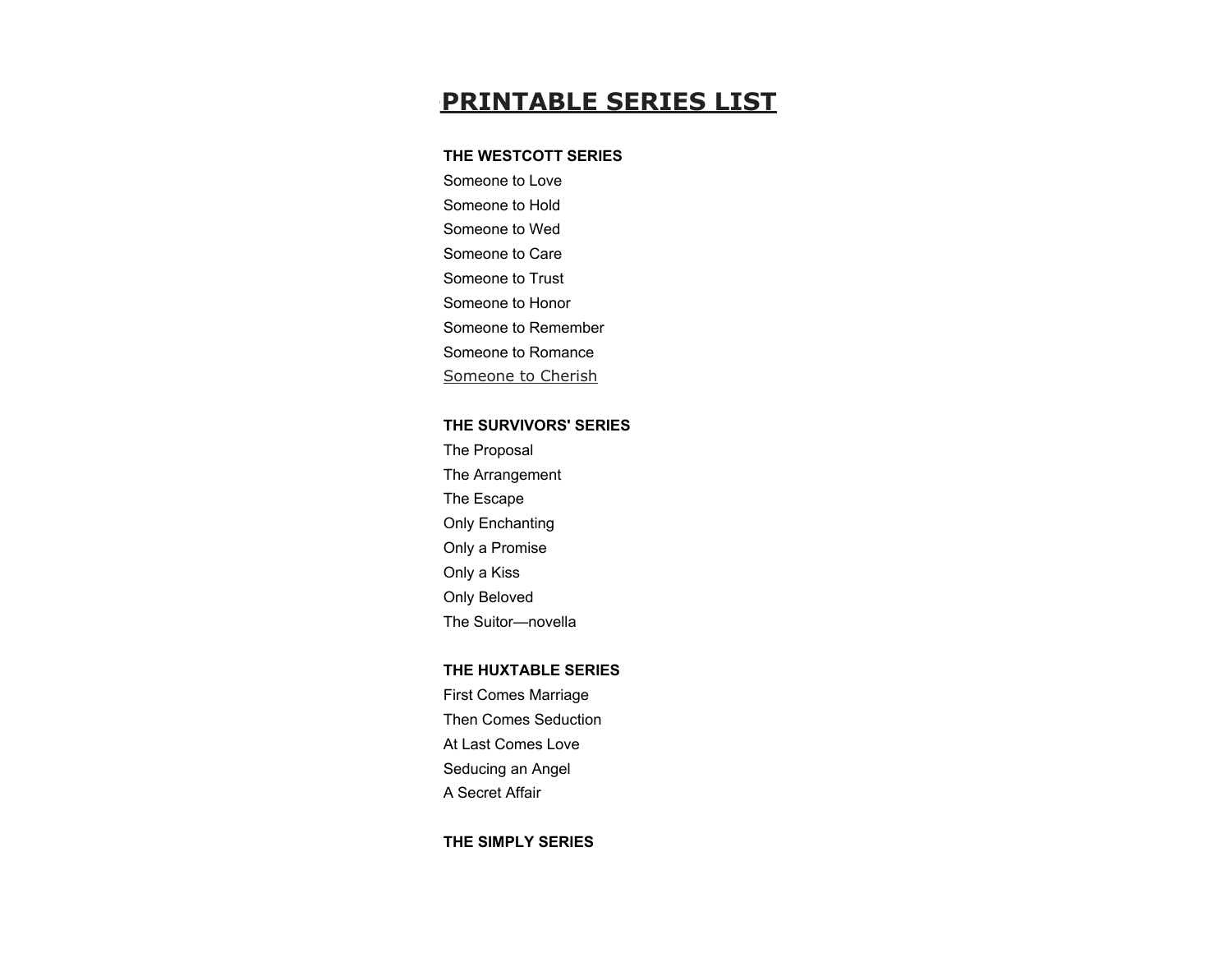Simply Unforgettable Simply Love Simply Magic Simply Perfect

#### **THE BEDWYN SAGA**

Slightly Married Slightly Wicked Slightly Scandalous Slightly Tempted Slightly Sinful Slightly Dangerous Once Upon a Dream (novella)

## **BEDWYN PREQUELS**

One Night for Love A Summer to Remember

# **THE MISTRESS SERIES**

More Than a Mistress No Man's Mistress The Secret Mistress

**Heartless** Silent Melody

# **THE HORSEMEN TRILOGY**

Indiscreet Unforgiven Irresistible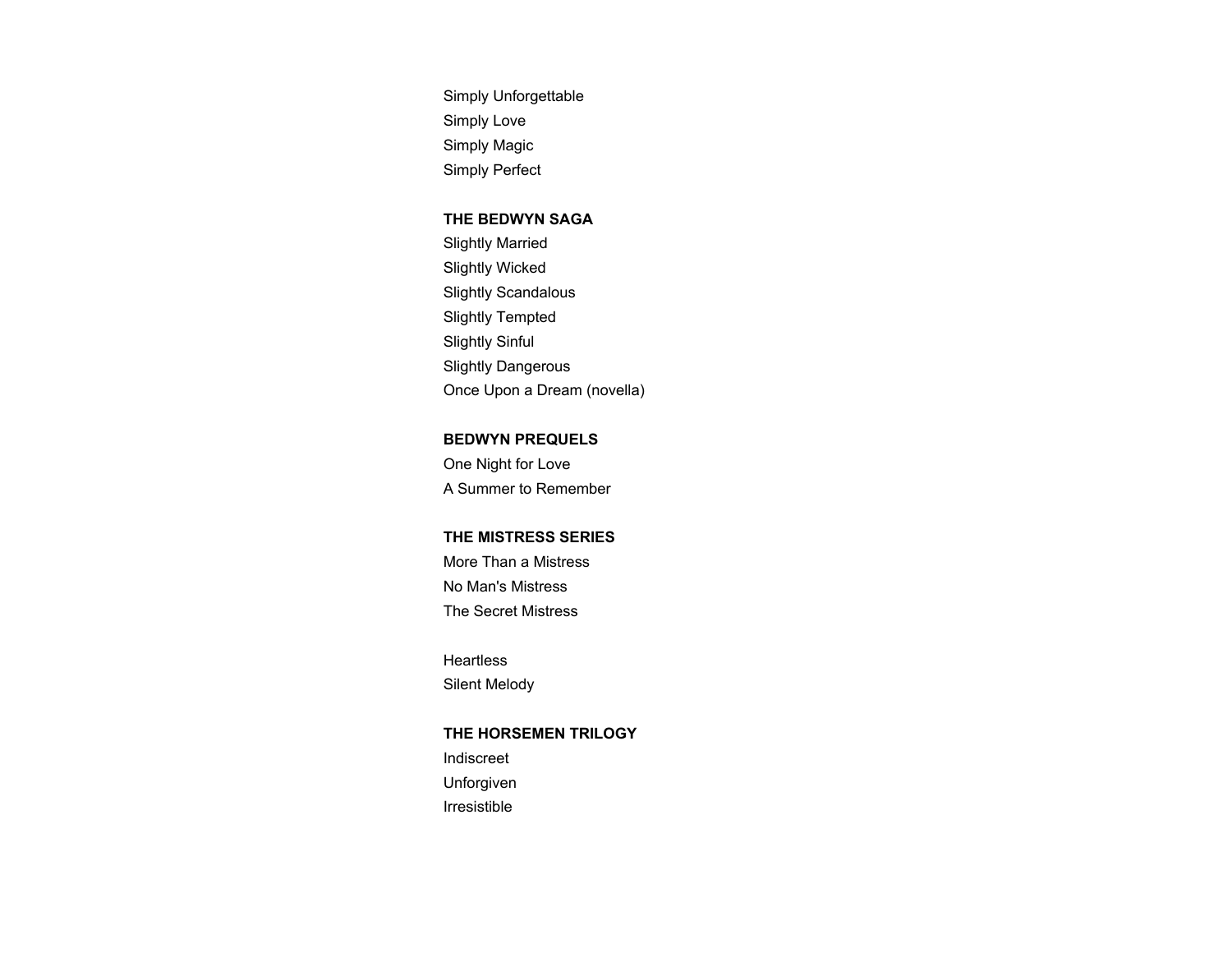# **THE COURTING JULIA TRILOGY**

Courting Julia Dancing with Clara Tempting Harriet

#### **THE DARK ANGEL SERIES**

Dark Angel Lord Carew's Bride The Famous Heroine The Plumed Bonnet A Christmas Bride

### **THE PRECIOUS JEWEL SERIES**

The Ideal Wife A Precious Jewel A Christmas Bride

#### **THE WEB TRILOGY**

The Gilded Web Web of Love Devil's Web A Promise of Spring

The First Snowdrop Christmas Belle

The Trysting Place A Counterfeit Betrothal The Notorious Rake

A Chance Encounter